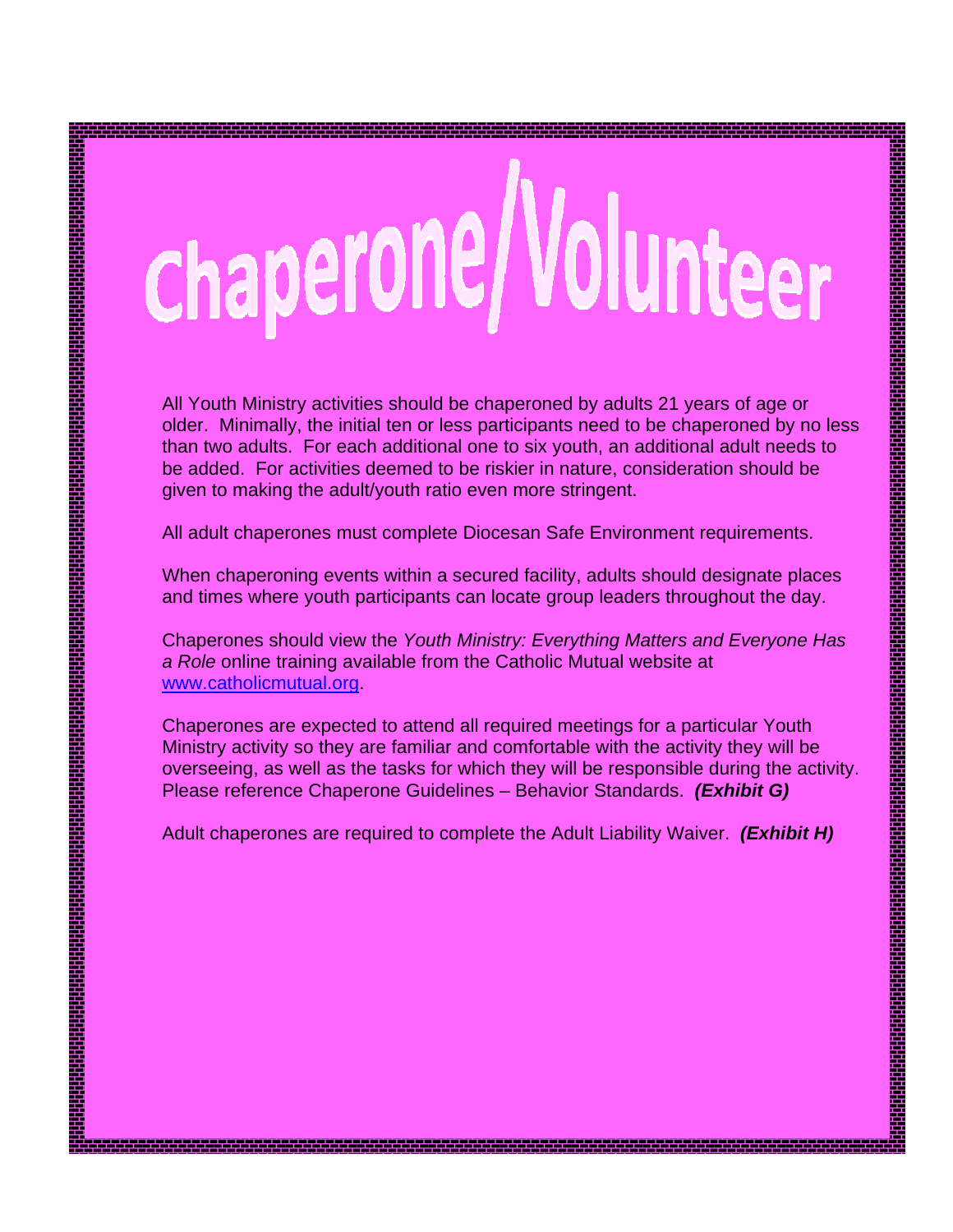# *Catholic Mutual…"CARES"*

#### **CHAPERONE GUIDELINES/BEHAVIOR STANDARDS**

Chaperones should be at least 21 years of age or 25 for activities involving an overnight stay. It is fine to have "helpers" ages 18-24; however, we recommend that these individuals be supervised by an adult chaperone. Each chaperone will be assigned a group of students for which they are responsible. Regular daily responsibilities will include:

- 1. Make sure students are present on the bus or other means of transportation every time transportation is used.
- 2. Make sure the students are in their room at curfew.
- 3. Make sure students are awake on time.
- 4. Make sure students understand daily itinerary.
- 5. Observe students for suspicious behavior that might involve breaking the rules.
- 6. Be on guard for students being loud, obnoxious, and/or rude. Do not tolerate this behavior.
- 7. Assist in medical emergencies and contact person in charge immediately.
- 8. Inquire within assigned group about any individual medical abnormalities.
- 9. No students or chaperones should leave the group for unauthorized excursions.
- 10. You may search students' rooms at any time with or without the students' permission.
- 11. Check luggage before the trip.
- 12. Check hotel rooms for any damage or things left behind.
- 13. Make sure students are properly dressed at all times.

Behavior standards include:

- 1. "Buddy systems" should be used by chaperones; thus, it is very important to ensure 2 adults are present at all times (1 "adult" and 1 individual 18-24 is fine also).
- 2. One-to-one contact with a student should always occur in a public place.
- 3. Any verbal or nonverbal sexual behavior with any student is inappropriate.
- 4. Do not touch a student against his/her will.
- 5. Do not touch a student on any portion of their body that would be covered by a bathing suit.
- 6. Sexual gestures or overtures a student makes to a staff member should be reported to the appropriate personnel.
- 7. Do not appear in front of a student when not appropriately clothed.
- 8. Do not change clothes in the same room or in view of a student.
- 9. Driving alone with a student should be avoided at all times.
- 10. If necessary to drive alone with a student: Do not sit close to one another in the car; do not come into physical contact with each other; do not stop the car to talk, or if you must stop the car, turn on the inside light of the car.
- 11. Do not strike or touch a student as a means of discipline.
- 12. Do not use derogatory language when addressing a student.
- 13. Be alert for suspicious or unusual behavior.
- 14. All suspicions of child or sexual abuse need to be reported to appropriate personnel.
- 15. No student should be taken on any type of trip or excursion without the written consent of the custodial parent.
- 16. No student should be allowed to visit you in your quarters.
- 17. No student should be denied food, water or shelter. *Exhibit G; Page 1 of 1*